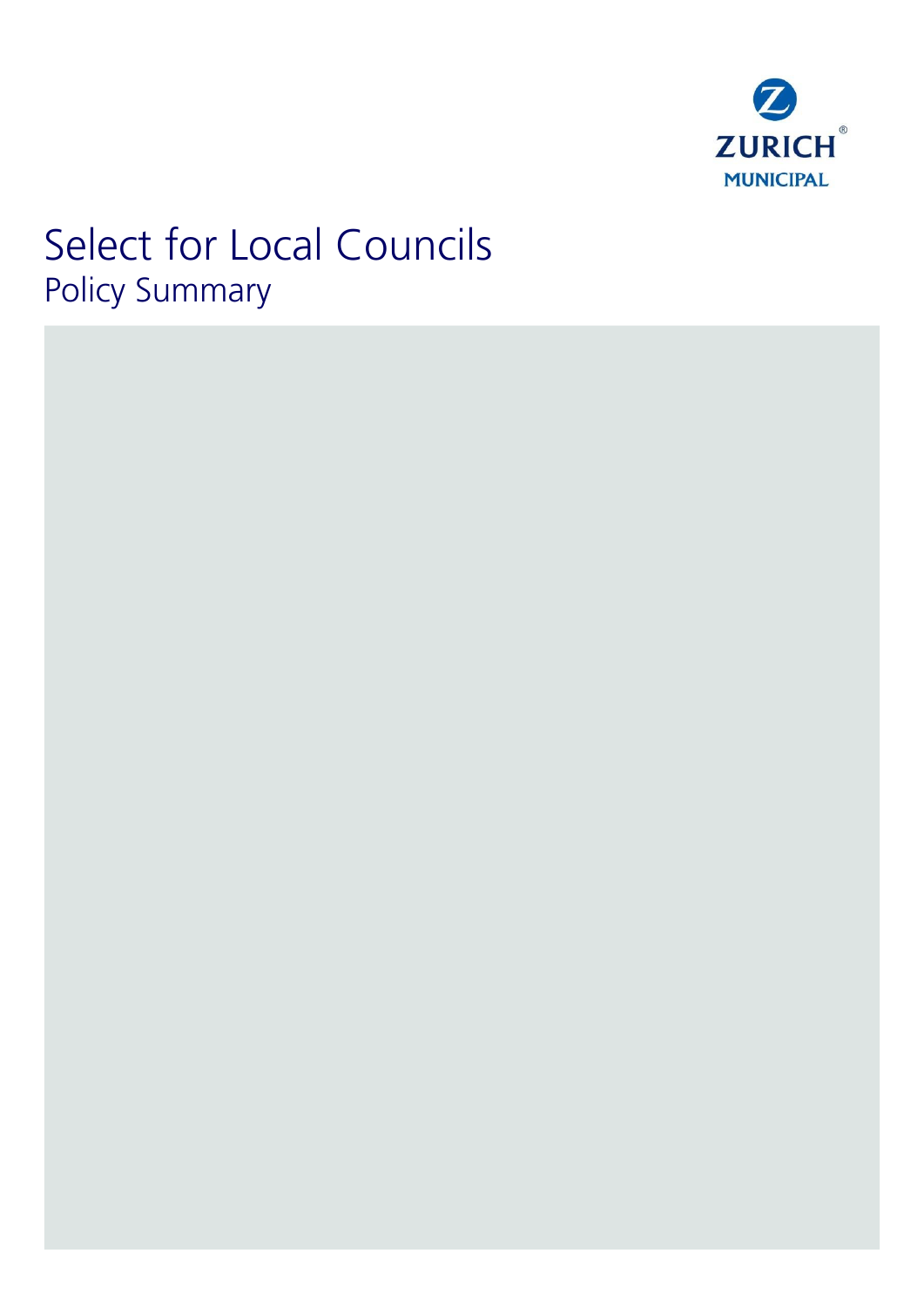This leaflet provides a summary of the significant features, benefits and limitations of the cover provided by Zurich Municipal's Select for Local Councils Policy. The full terms, conditions and exclusions are shown in the policy document. If you want to see full details of the cover, please refer to the policy document, which is available on request.

The policy provides cover for your main insurance needs when relevant covers are purchased. This may include a combination of: Material Damage, Business Interruption, "All Risks", Money, Public Liability, Hirers' Liability, Employers' Liability, Libel and Slander, Motor (including Legal Expenses and Uninsured Loss Recovery) Plant Protection, Deterioration of Stock, Fidelity Guarantee, Personal Accident, Legal Expenses and Street Furniture (Impact Damage).

The standard duration of this non-investment insurance contract is 12 months.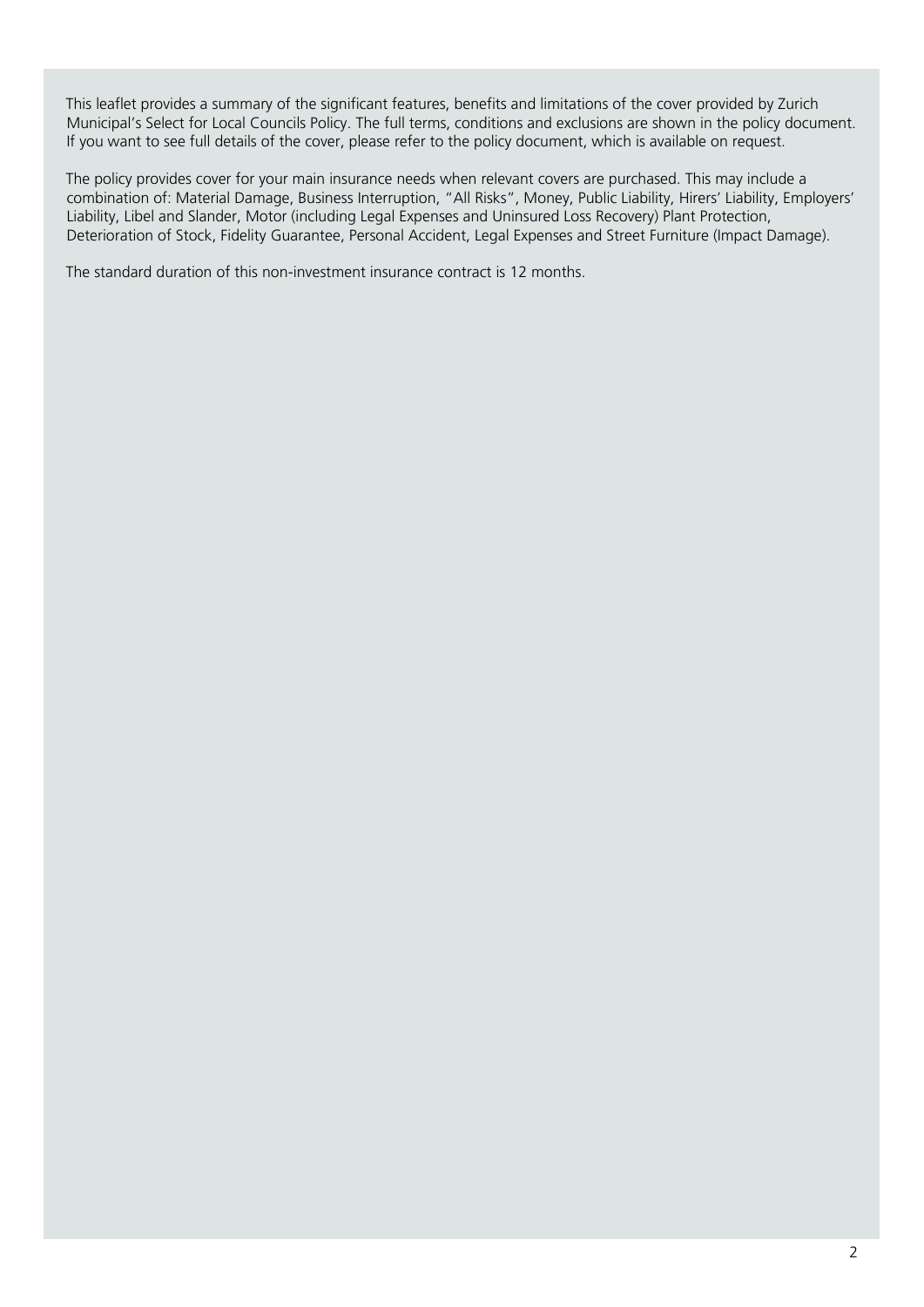### Material Damage

This cover provides reinstatement, indemnity, or repair following damage for Buildings and Contents from the following events: fire, lightning, explosion, aircraft, riot and civil commotion, earthquake, subterranean fire, storm or flood, escape of water or beer, impact by vehicles or animals, breakage or collapse of TV, radio or mobile telephone signal receiving apparatus, falling trees or branches, leakage of oil and accidental damage to fixed glass, theft and accidental damage with the option to include subsidence cover.

| Significant and unusual exclusions or limitations                                                                                                                                                                                                                                                                                                                                                                                                                                                                                                                                                                                         |
|-------------------------------------------------------------------------------------------------------------------------------------------------------------------------------------------------------------------------------------------------------------------------------------------------------------------------------------------------------------------------------------------------------------------------------------------------------------------------------------------------------------------------------------------------------------------------------------------------------------------------------------------|
| Excess: An excess applies each and every loss in respect<br>of Malicious Persons, Storm or Flood, Escape of Water or<br>Beer, Falling Trees, Subsidence, Ground Heave or<br>Landslip,                                                                                                                                                                                                                                                                                                                                                                                                                                                     |
| Theft and Accidental Damage                                                                                                                                                                                                                                                                                                                                                                                                                                                                                                                                                                                                               |
| <b>Storm or Flood</b>                                                                                                                                                                                                                                                                                                                                                                                                                                                                                                                                                                                                                     |
| Damage to moveable property in the open, fences<br>and gates                                                                                                                                                                                                                                                                                                                                                                                                                                                                                                                                                                              |
| Damage caused by frost, subsidence ground heave<br>$\bullet$<br><b>or</b>                                                                                                                                                                                                                                                                                                                                                                                                                                                                                                                                                                 |
| landslip<br>$\bullet$                                                                                                                                                                                                                                                                                                                                                                                                                                                                                                                                                                                                                     |
| Due to change in the water table level                                                                                                                                                                                                                                                                                                                                                                                                                                                                                                                                                                                                    |
| <b>Unoccupied Buildings</b><br>Damage caused by freezing, escape of water,                                                                                                                                                                                                                                                                                                                                                                                                                                                                                                                                                                |
| malicious persons and fixed glass in respect of<br>Buildings which are unoccupied                                                                                                                                                                                                                                                                                                                                                                                                                                                                                                                                                         |
| Subsidence, Ground Heave or Landslip and normal<br>settlement*<br>Damage caused by the settlement or movement of<br>made up ground<br>Damage caused by fire, subterranean fire, explosion,<br>$\bullet$<br>earthquake or the escape of water from any tank,<br>apparatus or pipe<br><b>Theft</b><br>Not involving forcible or violent entry to or exit from<br>any building<br>Where the Insured or any Employee are involved<br>$\bullet$<br>From an unattended vehicle<br><b>Accidental Damage</b><br>Wear and Tear<br>Inherent Vice or Latent Defect<br>Terrorism*<br>Items above marked * have an optional 'buy-back' upon<br>request |
|                                                                                                                                                                                                                                                                                                                                                                                                                                                                                                                                                                                                                                           |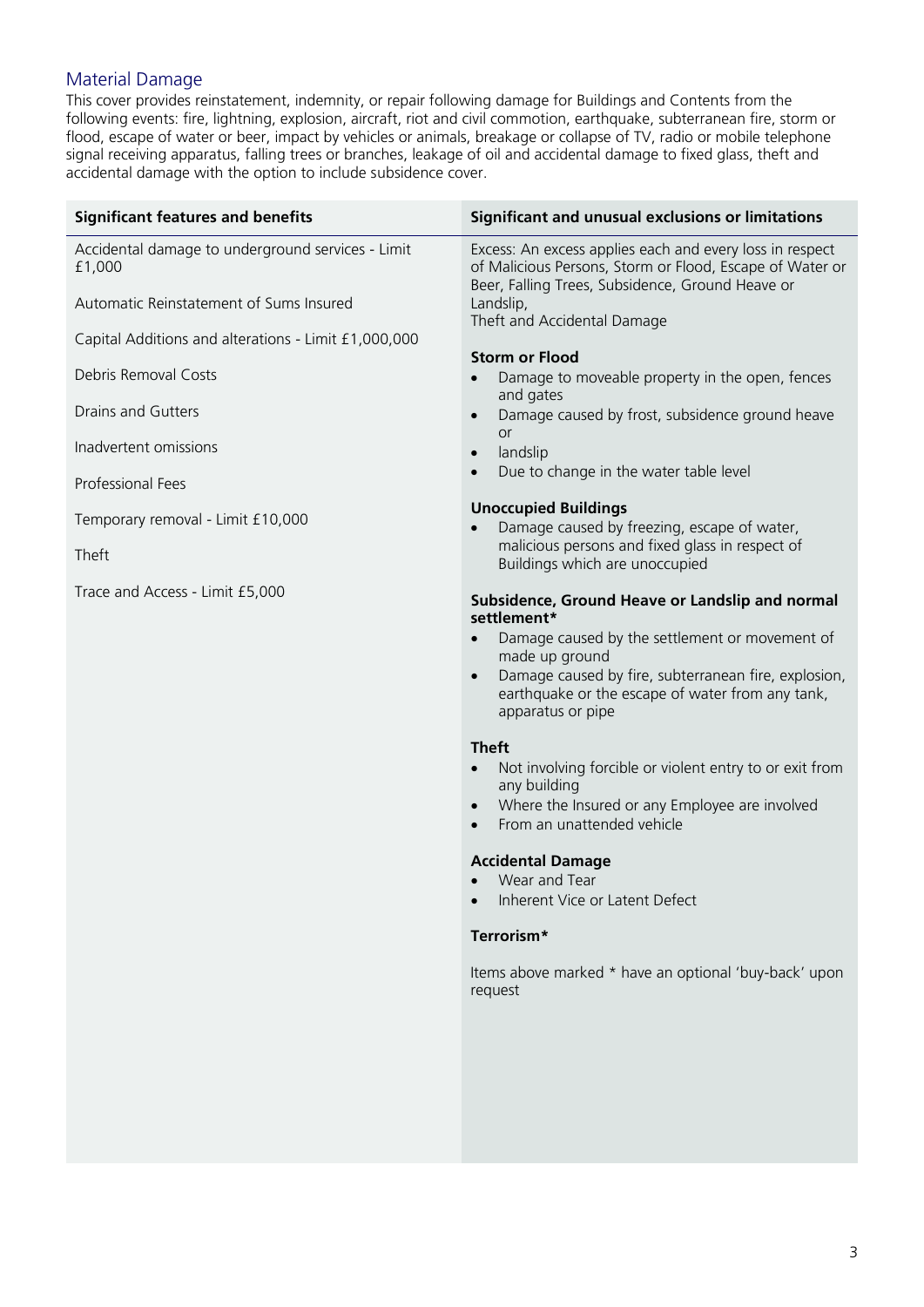# Business Interruption

This cover provides financial compensation for additional expenditure, loss of revenue and/or loss of rent following a claim in respect of an insured event under the Material Damage section.

| <b>Significant features and benefits</b>                                                  | Significant and unusual exclusions or limitations                                                            |
|-------------------------------------------------------------------------------------------|--------------------------------------------------------------------------------------------------------------|
| Alternative Trading                                                                       | Losses outside of the Indemnity Period                                                                       |
| Automatic Reinstatement of Sums Insured                                                   | Material Damage Proviso (an event not covered by<br>Material Damage cover)                                   |
| Computer Data - £5,000                                                                    | Deliberate act of a suppliers in withholding water, gas,<br>electricity, fuel or telecommunications services |
| Notifiable disease and other health risks, murder, suicide<br>or rape - Limit of £250,000 |                                                                                                              |
| Professional Accountants Fees                                                             |                                                                                                              |
| Public utilities and denial of access                                                     |                                                                                                              |

#### All Risks

This cover provides indemnity for specific items on a broader basis than that offered under Material Damage, for example whilst away from the usual premises.

| <b>Significant features and benefits</b>              | Significant and unusual exclusions or limitations |
|-------------------------------------------------------|---------------------------------------------------|
| Cover provided anywhere within the territorial limits | Defective design or Workmanship                   |
| Capital Additions and alterations - Limit £1,000,000  | Property more specifically insured                |
| Computer breakdown up to £5,000                       | Theft from an unattended vehicle                  |
|                                                       | Inherent Vice or Latent Defect                    |
|                                                       | Wear and Tear                                     |
|                                                       | Gradually operating causes                        |
|                                                       | Sudden and unforeseen Damage to Plant             |
|                                                       | Unexplained disappearance                         |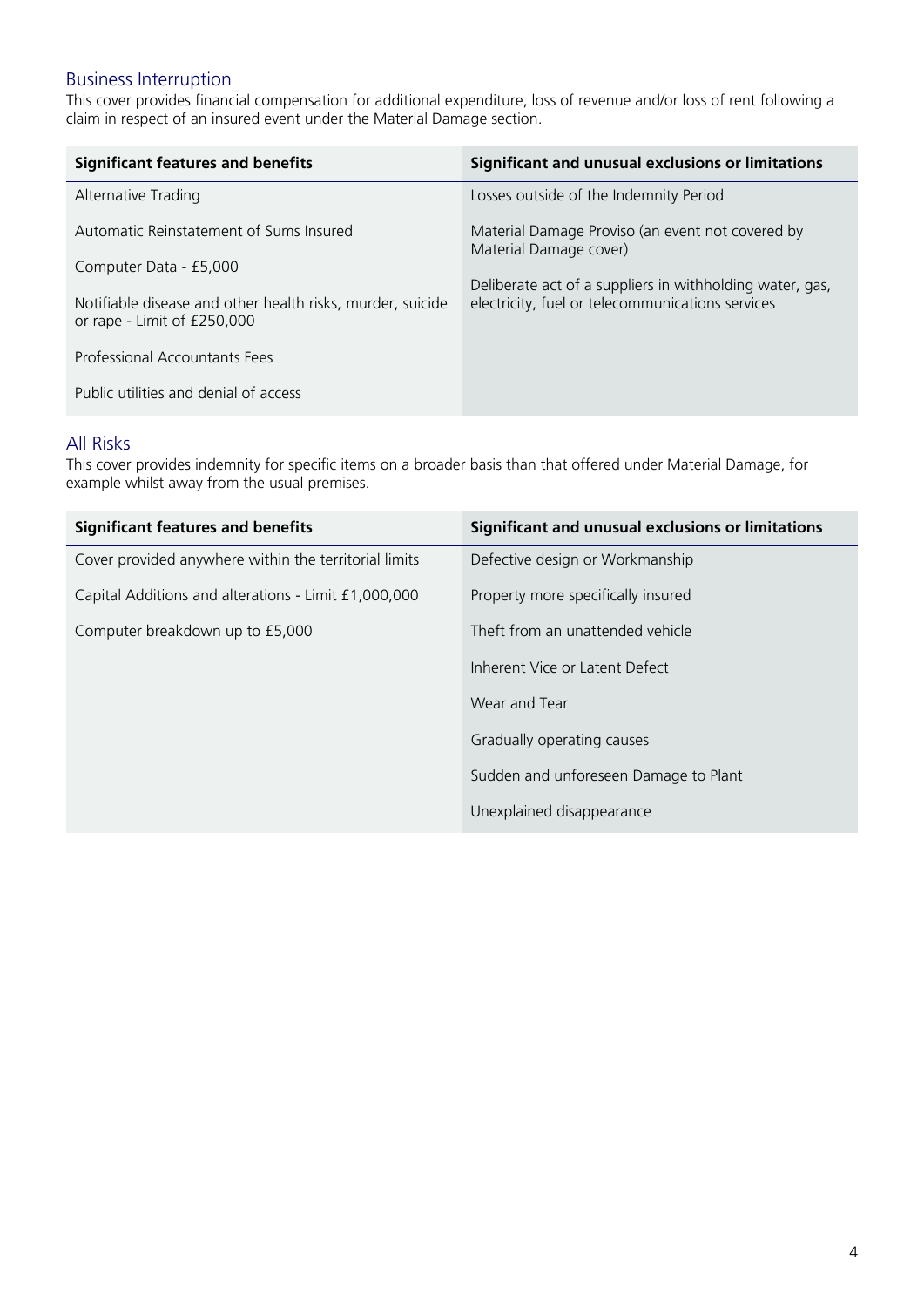### Money

This cover insures you against loss or damage to 'money'.

| <b>Significant features and benefits</b>                                                                                                                                                                          | Significant and unusual exclusions or limitations                                                                                                    |
|-------------------------------------------------------------------------------------------------------------------------------------------------------------------------------------------------------------------|------------------------------------------------------------------------------------------------------------------------------------------------------|
| Machines up to £250                                                                                                                                                                                               | Excess: An excess applies each and every loss                                                                                                        |
| Personal Effects - Limit up to £500 per person                                                                                                                                                                    | Breakdown of machines and cash dispensers                                                                                                            |
| Personal Injury<br>Death, Loss of Limb or Loss of Sight and Permanent<br>total disablement up to a maximum of £10,000 per<br>person<br>Temporary total disablement up to £150 per person<br>$\bullet$<br>per week | Error or omission arising from receipts, payments or<br>accounting practice<br>Fraud or dishonesty of your employees not discovered<br>within 72 hrs |
| Replacement of safe/strongroom keys £1,000                                                                                                                                                                        |                                                                                                                                                      |
| Unattended vehicles up to £100                                                                                                                                                                                    |                                                                                                                                                      |

# Public Liability

Covers you and any volunteers helping you in respect of your legal liability for damages and claimants' costs and expenses arising from (a) accidental bodily injury including death, illness and disease (b) accidental damage to third party Property as a result of a negligent act or accidental error or accidental omission.

| <b>Significant features and benefits</b>                                | Significant and unusual exclusions or limitations                                           |
|-------------------------------------------------------------------------|---------------------------------------------------------------------------------------------|
| Compensation for Court Attendance                                       | Asbestos                                                                                    |
| Contingent Motor Liability                                              | Claims brought in USA/Canada courts jurisdiction                                            |
| <b>Consumer Protection Act</b>                                          | Medical malpractice                                                                         |
| Corporate Manslaughter defence costs up to limit within<br>the schedule | Motor                                                                                       |
| Defective Premises Act                                                  | Pollution and contamination - sudden and unforeseen                                         |
|                                                                         | only covered                                                                                |
| Environmental Clean Up Costs - Limit £1,000,000                         | Professional liability for errors or omissions involving<br>advice, design or specification |
| <b>Financial Loss</b>                                                   |                                                                                             |
| General Data Protection Regulation                                      | Products liability under contract                                                           |
|                                                                         | Property held in trust                                                                      |
| Health and Safety at Work Act                                           | Replacing or rectifying products                                                            |
| Indemnity to Other Persons                                              |                                                                                             |
| Legionella                                                              | Vessels or craft                                                                            |
| Overseas Personal Liability                                             |                                                                                             |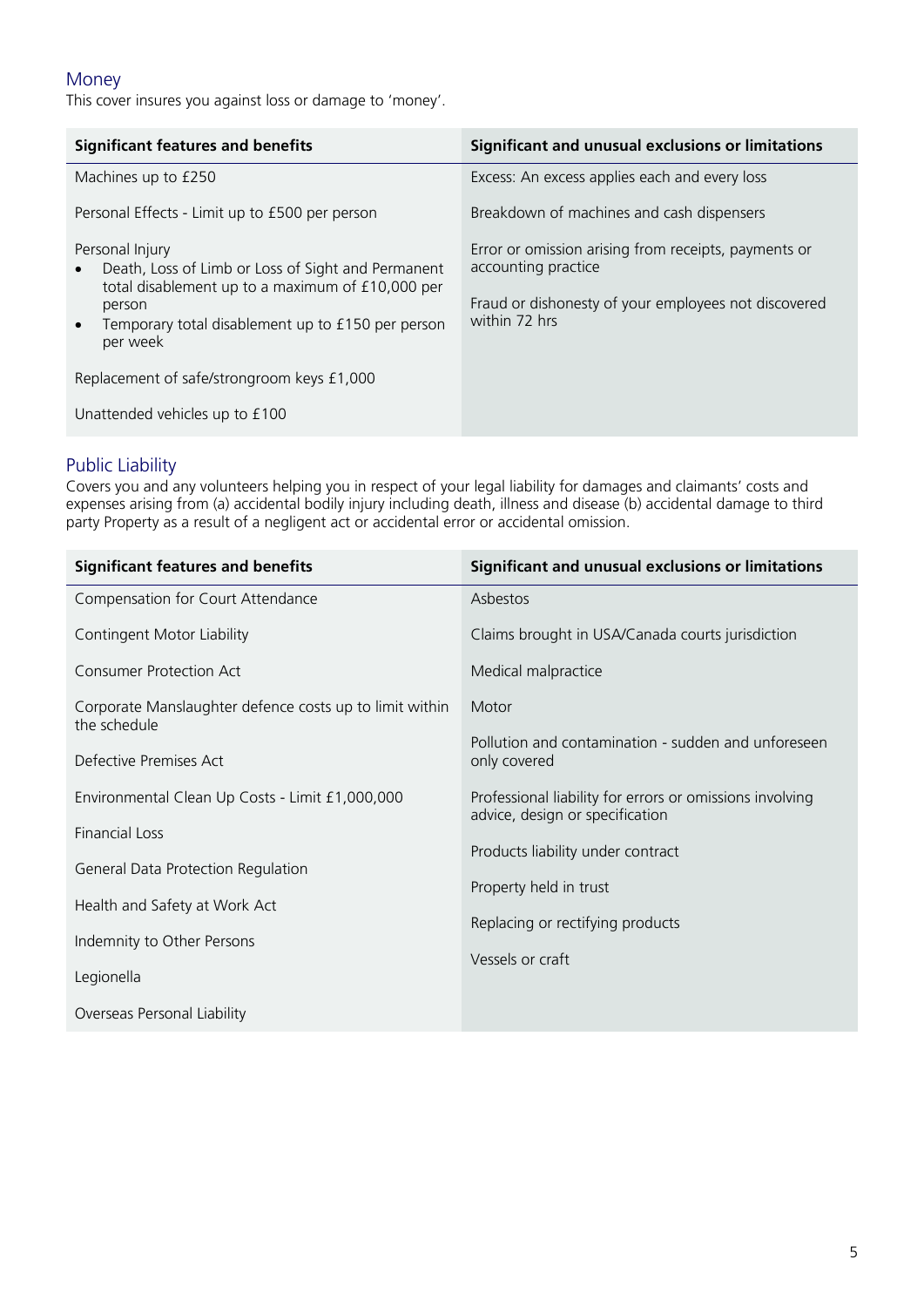# Employers Liability

Covers you in respect of your legal liability to Employees (including volunteers) for damages and claimants costs and expenses arising from accidental bodily injury including death, illness and disease and Legal defence costs.

| <b>Significant features and benefits</b>                                     | Significant and unusual exclusions or limitations |
|------------------------------------------------------------------------------|---------------------------------------------------|
| Corporate Manslaughter defence costs up to Limit of<br>Indemnity in schedule | Offshore exposures                                |
| Health & Safety at Work defence costs                                        | Passengers in motor vehicles                      |
| Indemnity to other persons                                                   |                                                   |
| Legal defence costs                                                          |                                                   |
| Unsatisfied court judgments                                                  |                                                   |
| Work experience placements covered                                           |                                                   |

#### Hirers Liability

Hirers of your premises legal liability for accidental bodily injury, illness or disease (including death), accidental damage to the premises or the contents and to other property not the responsibility of the hirers.

| <b>Significant features and benefits</b> | Significant and unusual exclusions or limitations         |
|------------------------------------------|-----------------------------------------------------------|
| Legal Defence Costs                      | Excess: an excess applies each and every loss             |
|                                          | Contractual liquidated damaged or punitive damages        |
|                                          | Use of premises for political, commercial or business use |

#### Libel and Slander

Provides cover in respect of libels or slanders committed by employees, trustees or directors in the course of your business.

| <b>Significant features and benefits</b>   | Significant and unusual exclusions or limitations                           |
|--------------------------------------------|-----------------------------------------------------------------------------|
| Cover is provided to members and employees | An excess of 10% or £1,000, whichever is the lower, of<br>each claim        |
|                                            | Claims in respect of exemplary or punitive damages                          |
|                                            | Losses arising from malicious falsehood or injurious<br>falsehood           |
|                                            | Claims reported more than 12 months after the<br>cancellation of the policy |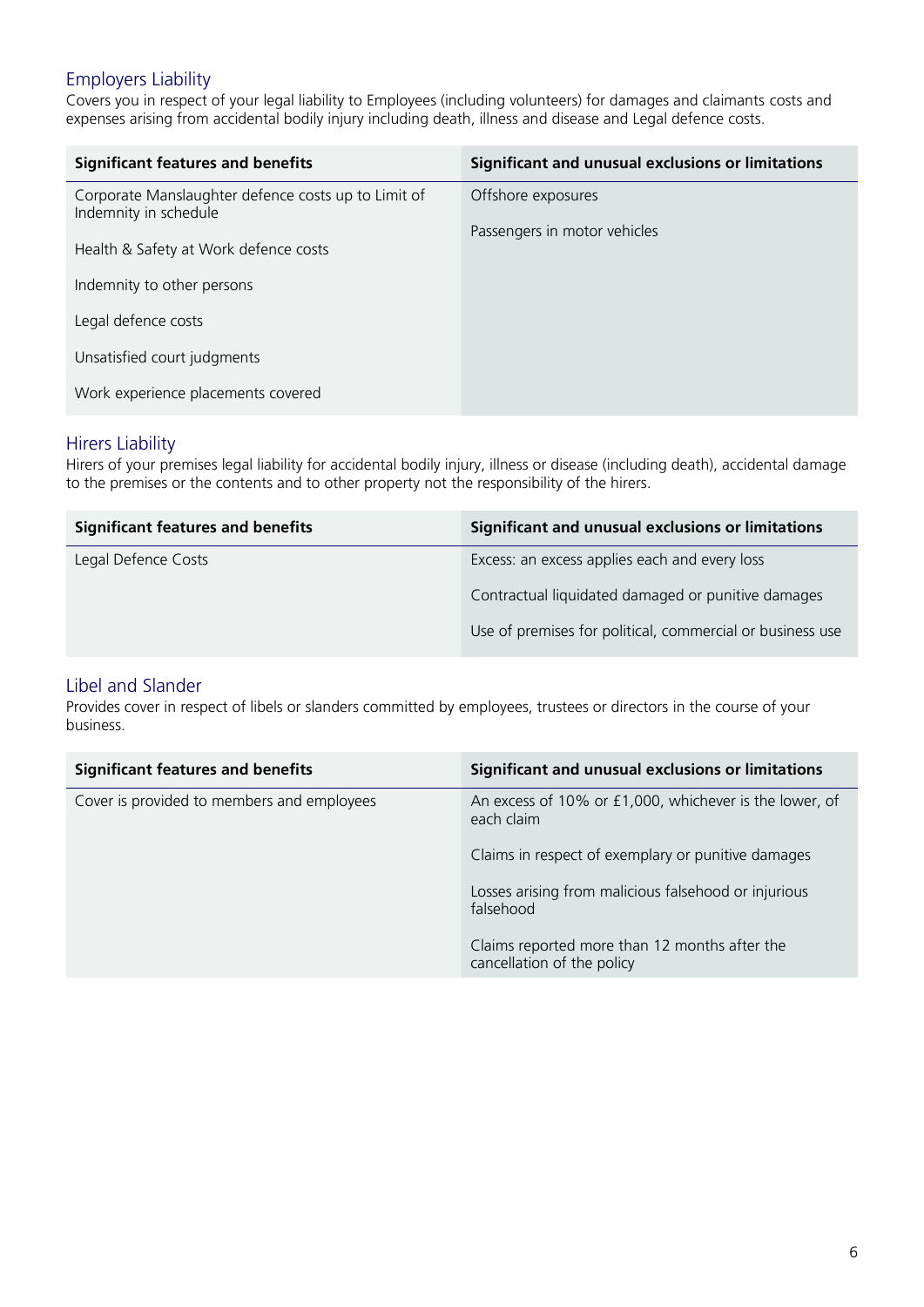# **Motor**

Provides cover for vehicles owned, hired or leased for loss or damage to the vehicle including spares and accessories and legal liability to third parties. Cover operates in all member countries of the European Union, Iceland, Norway and Switzerland.

| <b>Significant features and benefits</b>                                                                                    | Significant and unusual exclusions or limitations |
|-----------------------------------------------------------------------------------------------------------------------------|---------------------------------------------------|
| Contingent liability                                                                                                        | Excesses apply as per schedule                    |
| Corporate Manslaughter defence costs included with<br>limit of £5,000,000 any one period of insurance<br>Cover for trailers | Loss of use of your vehicle                       |
|                                                                                                                             | Loss as a result of deception                     |
| Cross Liabilities                                                                                                           |                                                   |
| Indemnity to Principals                                                                                                     |                                                   |
| Limit for damage to third party property is £50,000,000<br>for cars and £5,000,000 for all other vehicles                   |                                                   |
| Medical expenses                                                                                                            |                                                   |
| Movement of third party vehicles                                                                                            |                                                   |
| Personal effects                                                                                                            |                                                   |
| Towing disabled vehicles                                                                                                    |                                                   |
| Unauthorised use                                                                                                            |                                                   |
|                                                                                                                             |                                                   |

## Motor Legal Expenses and Uninsured Loss Recovery

Cover for legal costs in pursuing a third party for uninsured losses or recovering damages for death or injury following a motor accident. Cover is provided by DAS Legal Expenses Insurance Company Ltd.

| <b>Significant features and benefits</b>              | Significant and unusual exclusions or limitations |
|-------------------------------------------------------|---------------------------------------------------|
| Covers vehicle user and passengers in insured vehicle | Limit of indemnity £100,000 any one claim         |
|                                                       | Costs incurred before a claim is accepted         |

#### Plant Protection

This cover provides for physical loss or damage to plant items such as boilers and pressure plant, lifting and handling plant, electrical and mechanical plant.

| <b>Significant features and benefits</b>                             | Significant and unusual exclusions or limitations                                                   |
|----------------------------------------------------------------------|-----------------------------------------------------------------------------------------------------|
| Capital Additions clause                                             | Consequential losses                                                                                |
| Debris removal                                                       | Excess: an excess applies each and every loss                                                       |
| European Community and Public Authorities clause<br>Mitigating Costs | Losses arising from fire and other perils which should be<br>covered under a Material Damage policy |
|                                                                      | Wear and tear                                                                                       |
| Payment on account                                                   |                                                                                                     |
| Temporary Repairs/Expediting Costs - up to £3,000                    |                                                                                                     |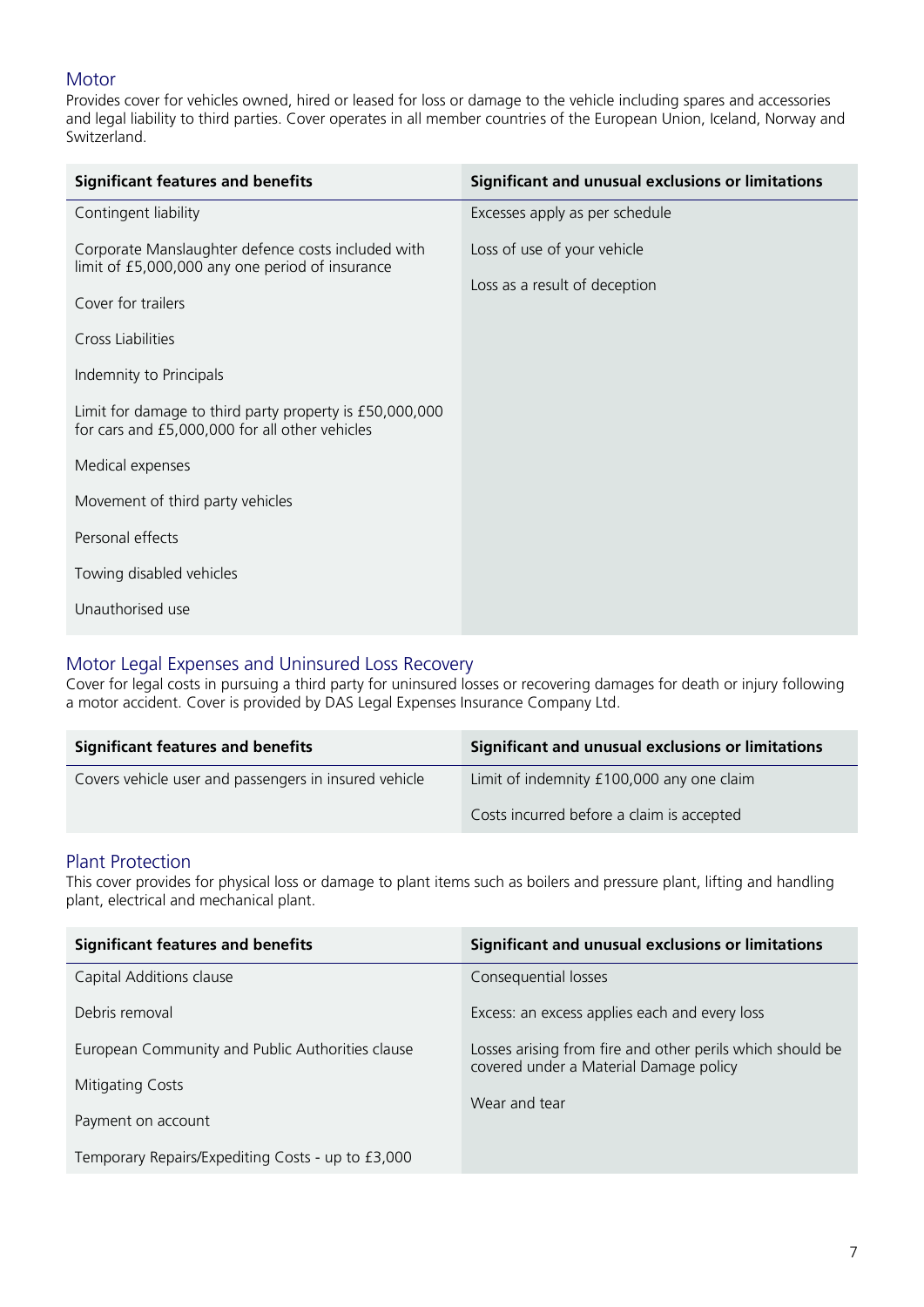### Deterioration of Stock

Cover is given under this policy for loss of the contents of fridges or freezers due to the breakdown of those items.

| <b>Significant features and benefits</b>                          | Significant and unusual exclusions or limitations                                                   |
|-------------------------------------------------------------------|-----------------------------------------------------------------------------------------------------|
| Automatic reinstatement up to £1,000                              | Consequential losses                                                                                |
| Costs of obtaining a condemnation certificate as proof<br>of loss | Excess: an excess applies to each and every loss                                                    |
| Mitigating costs - subject to these being reasonable              | Losses arising from the deliberate withdrawal of the<br>electricity supply by the supplier          |
| Proof of Loss costs                                               | Losses arising from fire and other perils which should be<br>covered under a Material Damage policy |
|                                                                   | Wear and tear                                                                                       |

#### Fidelity Guarantee

Provides cover for loss of money or other property belonging to the insured occurring as a direct result of any act of fraud or dishonesty by an employee.

| <b>Significant features and benefits</b>  | Significant and unusual exclusions or limitations                                                                                      |
|-------------------------------------------|----------------------------------------------------------------------------------------------------------------------------------------|
| Auditors Fees - no more than 10% of claim | Excess: An excess applies each and every loss                                                                                          |
| Automatic reinstatement                   | Loss must be reported within 24 months                                                                                                 |
|                                           | Any loss unless the insured within 6 weeks of engaging<br>an employee obtains written references going back for a<br>period of 3 years |

#### Personal Accident

This cover provides agreed benefits, payable to you, in respect of selected categories of Insured Persons should they suffer bodily injury resulting in death, serious disabling injuries or permanent total disablement during the Operative Time.

The Operative Time of cover normally chosen relates to the Insured Persons carrying out their official duties on your behalf. Insured Persons will usually be your employees, members of your governing body or people volunteering to work with you.

The cause of the bodily injury will be a sudden, unforeseen and identifiable occurrence which could include an assault or an accident in general.

| <b>Significant features and benefits</b>                                                                                                                                             | Significant and unusual exclusions or limitations                                                                                                                                                                        |
|--------------------------------------------------------------------------------------------------------------------------------------------------------------------------------------|--------------------------------------------------------------------------------------------------------------------------------------------------------------------------------------------------------------------------|
| Comprehensive (Continental) scale of compensation<br>Wider 'usual' occupation rather than 'any' occupation<br>cover for your own employees over 16 and below state<br>retirement age | Benefits are only paid where death or disablement<br>occurs solely from the original occurrence insured and<br>independently of any other cause, with a 24 month<br>limitation                                           |
| Damage to personal effects following an occurrence<br>insured - Limit £5,000 per person<br>Dental injury expenses - Limit 2.5% of capital sum                                        | Certain hazardous sports and listed pursuits<br>The policy provides an overall maximum benefit of<br>£2,000,000 regardless of the number of Insured Persons<br>involved in an occurrence. Maximum £500,000 per<br>person |
|                                                                                                                                                                                      | Scale of compensation is reduced for persons overs 75<br>years of age<br>Sickness, disease or degenerative condition, suicide or<br>self-harm                                                                            |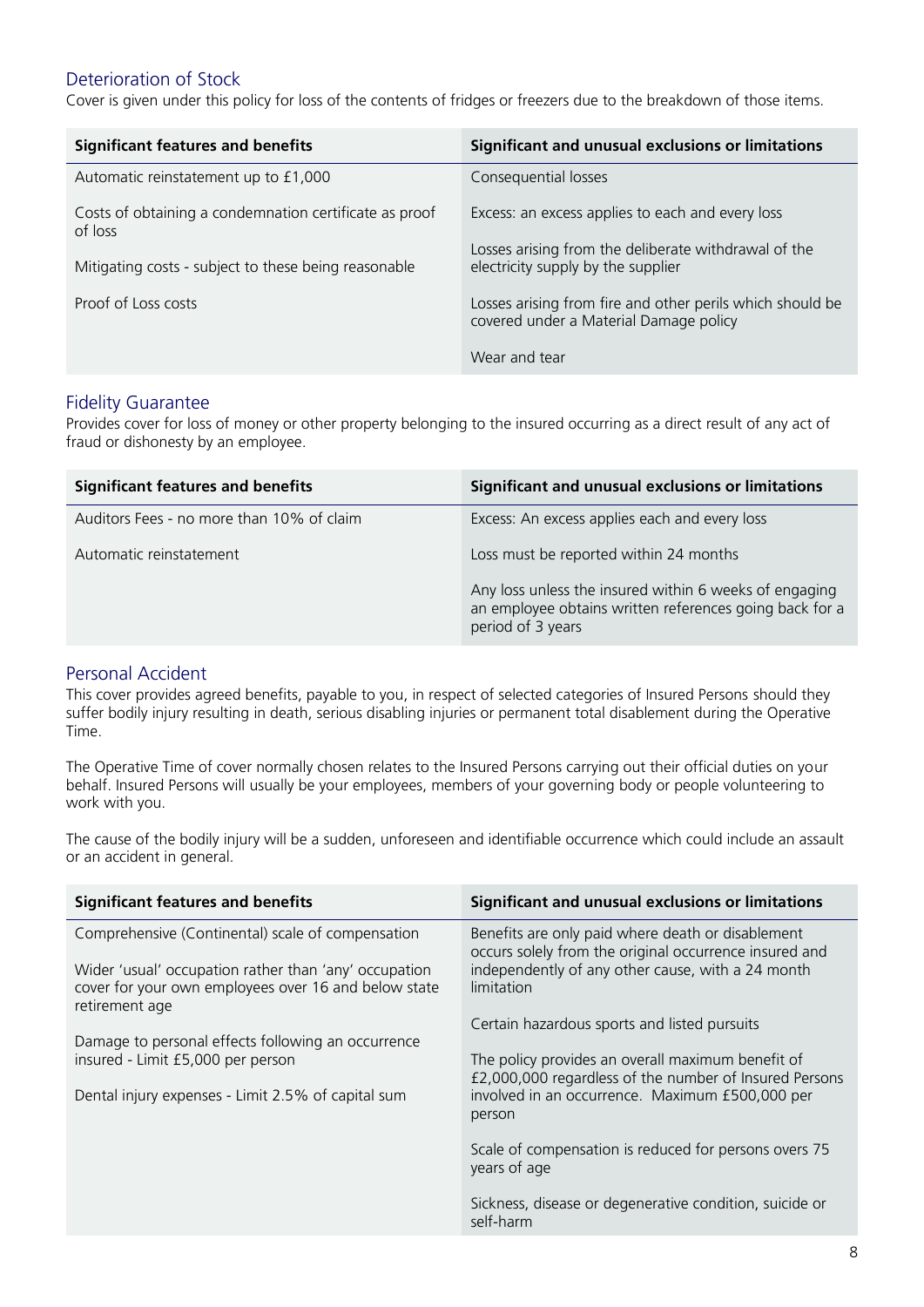# Legal Expenses

| <b>Significant features and benefits</b>                                                                                                                                                                                                                                                              | Significant and unusual exclusions or limitations                                                                                                                                                                     |
|-------------------------------------------------------------------------------------------------------------------------------------------------------------------------------------------------------------------------------------------------------------------------------------------------------|-----------------------------------------------------------------------------------------------------------------------------------------------------------------------------------------------------------------------|
| 'Standard' cover includes Employment Disputes,<br>Compensation Awards, Service Occupancy, Legal<br>Defence, Statutory license protection and Tax Protection<br>We provide Employment Practices Liability as standard<br>removing the requirement of a "more reasonable than<br>not" chance of success | Compensation awards maximum is £1,000,000 in any<br>one period of insurance<br>Any involvement in any joint venture, consortium or<br>other profit sharing scheme<br>In respect of employment disputes any redundancy |
| Extensions are available for Contract Disputes including<br>the total limit for all compensation awards, damages and<br>Debt Recovery, Property Protection and Bodily Injury and<br>Statutory Licence cover                                                                                           | within the first 180 days of inception of the cover<br>In respect of contracts any dispute concerning an<br>amount under £500<br>Compensation awards relating to trade union activities                               |
|                                                                                                                                                                                                                                                                                                       | Claims arising from a parking offence<br>Employment disputes which arise within the first 90 days<br>of inception                                                                                                     |
|                                                                                                                                                                                                                                                                                                       |                                                                                                                                                                                                                       |

## Impact Damage (Street Furniture)

This cover indemnifies the insured for impact damage to their property from any road vehicle or animal.

| <b>Significant features and benefits</b> | Significant and unusual exclusions or limitations                |
|------------------------------------------|------------------------------------------------------------------|
| Subject to average clause                | Excess applies to each and every loss                            |
|                                          | Terrorism*                                                       |
|                                          | Items above marked * have an optional 'buy-back' upon<br>request |